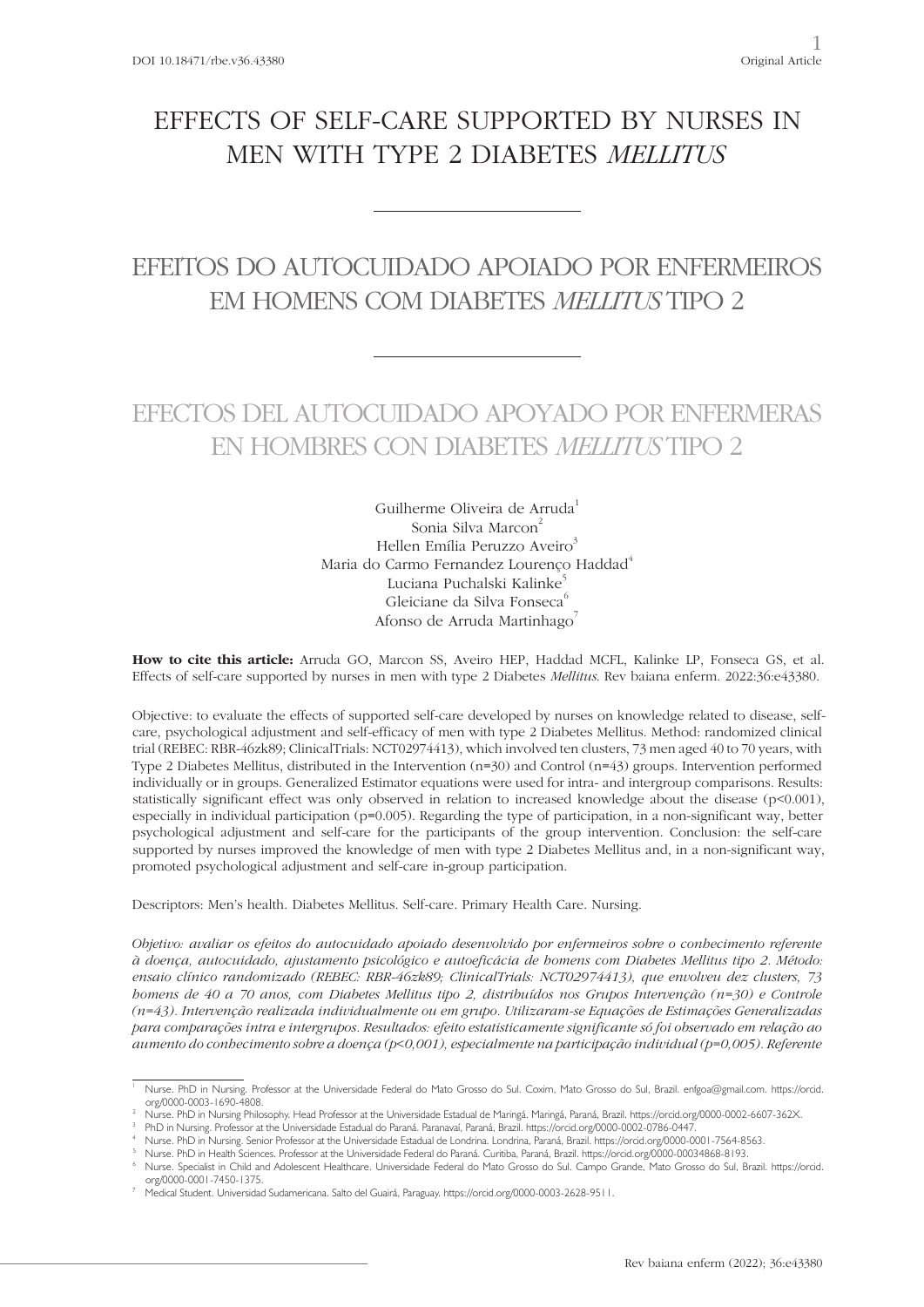*ao tipo de participação, evidenciou-se, de forma não significante, melhor ajustamento psicológico e autocuidado para os participantes da intervenção em grupo. Conclusão: o autocuidado apoiado por enfermeiro melhorou o conhecimento de homens com Diabetes Mellitus tipo 2 e, de forma não significante, promoveu ajustamento psicológico e autocuidado na participação em grupo.*

*Descritores: Saúde do homem. Diabetes Mellitus. Autocuidado. Atenção Primária à Saúde. Enfermagem.*

*Objetivo: evaluar los efectos del autocuidado apoyado desarrollado por las enfermeras sobre el conocimiento relacionado con la enfermedad, el autocuidado, el ajuste psicológico y la autoeficacia de los hombres con Diabetes Mellitus tipo 2. Método: ensayo clínico aleatorizado (REBEC: RBR-46zk89; ClinicalTrials: NCT02974413), que involucró a diez clusters, 73 hombres de 40 a 70 años, con Diabetes Mellitus Tipo 2, distribuidos en los grupos de Intervención (n=30) y Control (n=43). Intervención realizada individualmente o en grupos. Se utilizaron ecuaciones de estimación generalizada para las comparaciones intra e intergrupales. Resultados: sólo se observó efecto estadísticamente significativo en relación con un mayor conocimiento sobre la enfermedad (p<0,001), especialmente en la participación individual (p=0,005). En cuanto al tipo de participación, se evidenció, de manera no significativa, un mejor ajuste psicológico y autocuidado para los participantes de la intervención grupal. Conclusión: el autocuidado apoyado por enfermeras mejoró el conocimiento de los hombres con Diabetes Mellitus tipo 2 y, de manera no significativa, promovió el ajuste psicológico y el autocuidado en la participación grupal.*

*Descriptores: Salud de los Hombres. Diabetes Mellitus. Autocuidado. Atención Primaria de Salud. Enfermería.*

#### **Introduction**

The number of cases of Diabetes *Mellitus* (DM) increases considerably worldwide. It is estimated that, by 2035, over 590 million people will live with this chronic condition<sup> $(1)$ </sup>. In order to facilitate the spontaneous involvement of people with decision-making, it is suggested the development of an education that favors empowerment for self-care in  $DM<sup>(2)</sup>$ . Supported Self-Care (SS) stands out, which can be defined as the application of articulated actions that promote self-management in health. The SS is perfectly applicable to people living with DM and can be organized based on the management method of the "5 Bases": Evaluation, Counseling, Agreement, Assistance and Monitoring $^{(3)}$ .

For the organization and operationalization of mental processes of behavioral change, and the establishment of goals for diabetes control, it is proposed that the Protocol of Behavior Change be implemented aligned with the phases of the SS. The protocol consists of five stages: exploration of the problem, clarification of feelings and meanings, definition of goals, commitment to action and evaluation of experience and self-care  $plan<sup>(4)</sup>$ .

Although there are already studies conducted in Brazil, proposing educational interventions for the care of people with diabetes, few evaluate those interventions in Primary Health Care (PHC)  $(5)$ . This scarcity is even greater in relation to studies conducted specifically with men. The male population is vulnerable from an epidemiological and sociocultural point of view, since men, in general, have high rates of behaviors harmful to health<sup>(6)</sup>. It has also been identified that men diagnosed with diabetes have less access to healthy behaviors, have less food control and do not perform routine laboratory tests $(7)$ .

An intervention study showed that, in addition to men and women using different coping strategies, men more frequently adhere to physical activity, but lack guidance on diet, while women are more inclined to adjust their diet<sup>(8)</sup>. In this sense, it is important to highlight that the representations of dominant masculinity mark the thinking and making of man and reinforce attributes such as strength, fearlessness and invulnerability. This, in turn, they are distanced from possibilities of self-care and closer to risk behaviors, which can impair their health status<sup>(9)</sup>. Men also tend not to value health behaviors or even the presence of risk factors for cardiovascular diseases, as found in a study conducted with metallurgical workers $<sup>(10)</sup>$ .</sup>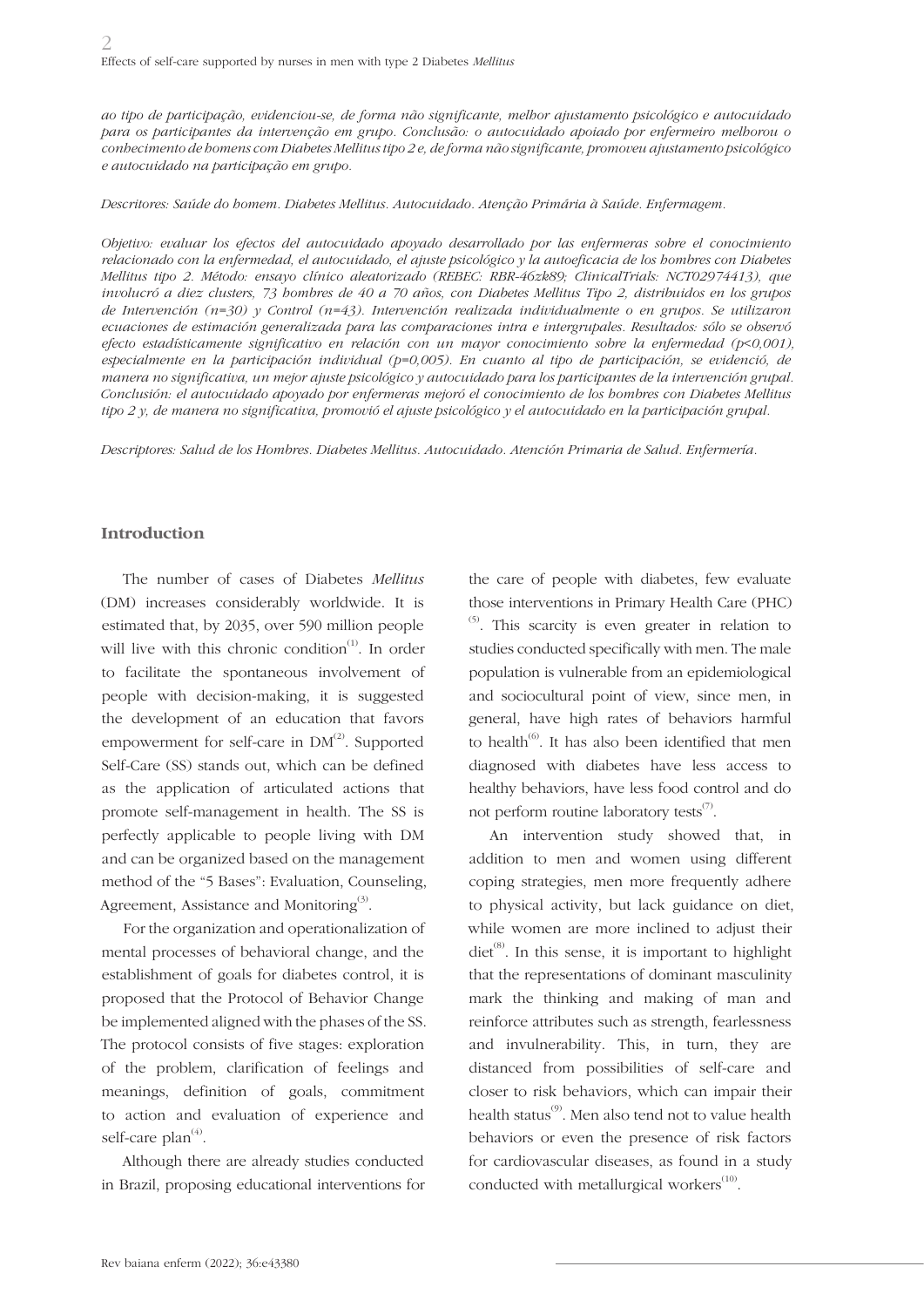However, nurses who work in the scope of PHC can interfere in this reality by helping men to approach health services and also to develop greater self-sufficiency in the management of their health conditions<sup>(11)</sup>. In this direction, in a study conducted in the United States, men themselves indicated the need for educational programs on lifestyle focused on diabetes care<sup>(12)</sup>. Moreover, positive, although discrete, effects of self-care supported by nurses on health behavior and anthropometric measurements of men with diabetes have already been observed $^{(13)}$ . However, there is a gap in the literature and in care practice, regarding strategies directed at men who present chronic conditions and effects on other outcomes.

In view of the gender differences in health care and representations of masculinities that can make health vulnerable to men with DM2, there is a need to investigate strategies that contribute to the self-care of this population group. Therefore, the question is: What are the effects of a SS-based intervention by nurses, together with adult men with DM2 under PHC? The objective was to evaluate the effects of SS developed by nurses on knowledge related to disease, self-care, psychological adjustment and self-efficacy of men with DM2.

### **Method**

Randomized cluster trial, controlled, parallel and unblinded, with CONSORT reference application. Conducted between April 2016 and July 2018 in a municipality in the northwest state of Paraná, Southern Brazil.

Inclusion criteria were: being male, having a medical diagnosis of DM2, age between 40 and 70 years and being registered in the *Estratégia Saúde da Família* (ESF) teams under study. Exclusion criteria were: having target organ lesions or comorbidities/complications resulting from diabetes (hemodialysis treatment, amaurosis, disabling sequelae of cerebrovascular accident/heart failure and psychic disorders that compromised participation in the study). The following discontinuity criteria were considered:

death, change to an area without coverage of the ESF or another municipality, a serious health problem that made it impossible to take part in the study and the desire to interrupt participation.

To calculate the sample size, the significance level of 5%  $(α=0.05)$  and test power of 80% (β=0.20) were chosen, with a confidence level of 95%, the minimum detectable difference value (1.0% of the glycated hemoglobin value) and the standard deviation of the mean glycated hemoglobin of 2.0%. Thus, the minimum sample size of 128 men was estimated.

The recruitment of the participants was carried out through previous contacts with the ESF teams, with the subsequent distribution of invitation letters, elaborated by the researchers, identified in a personalized way with the men's names, and delivered to community health agents. Meetings were scheduled and held at the Basic Health Units (BHU), between April 2016 and January 2017, to raise awareness and invite the men.

The phase of cluster-stratified randomization was carried out under the support of a statistician. Each of the 10 BHU where the men were invited was defined by cluster. The BHU to be allocated in the CG and IG were determined using the multivariate statistical technique called Cluster Analysis, taking as reference the means of standard deviation of hemoglobin glycated by BHU. Thus, the BHU were agglomerated according to the similarity of the glycated hemoglobin values, in order to achieve the homogenization of the groups, with allocation of five BHU in each group. Cluster randomization was chosen to avoid contamination bias among the sample groups.

During the awareness meetings, topics related to self-care were discussed, such as: importance of self-care, healthy eating, physical activity, use of medications, glycemic monitoring, problem solving, reduction of risks of acute and chronic complications and psychosocial aspects. Those who agreed to participate in the study applied the data collection instruments and measured blood pressure and anthropometric measurements (weight, height, waist circumference and body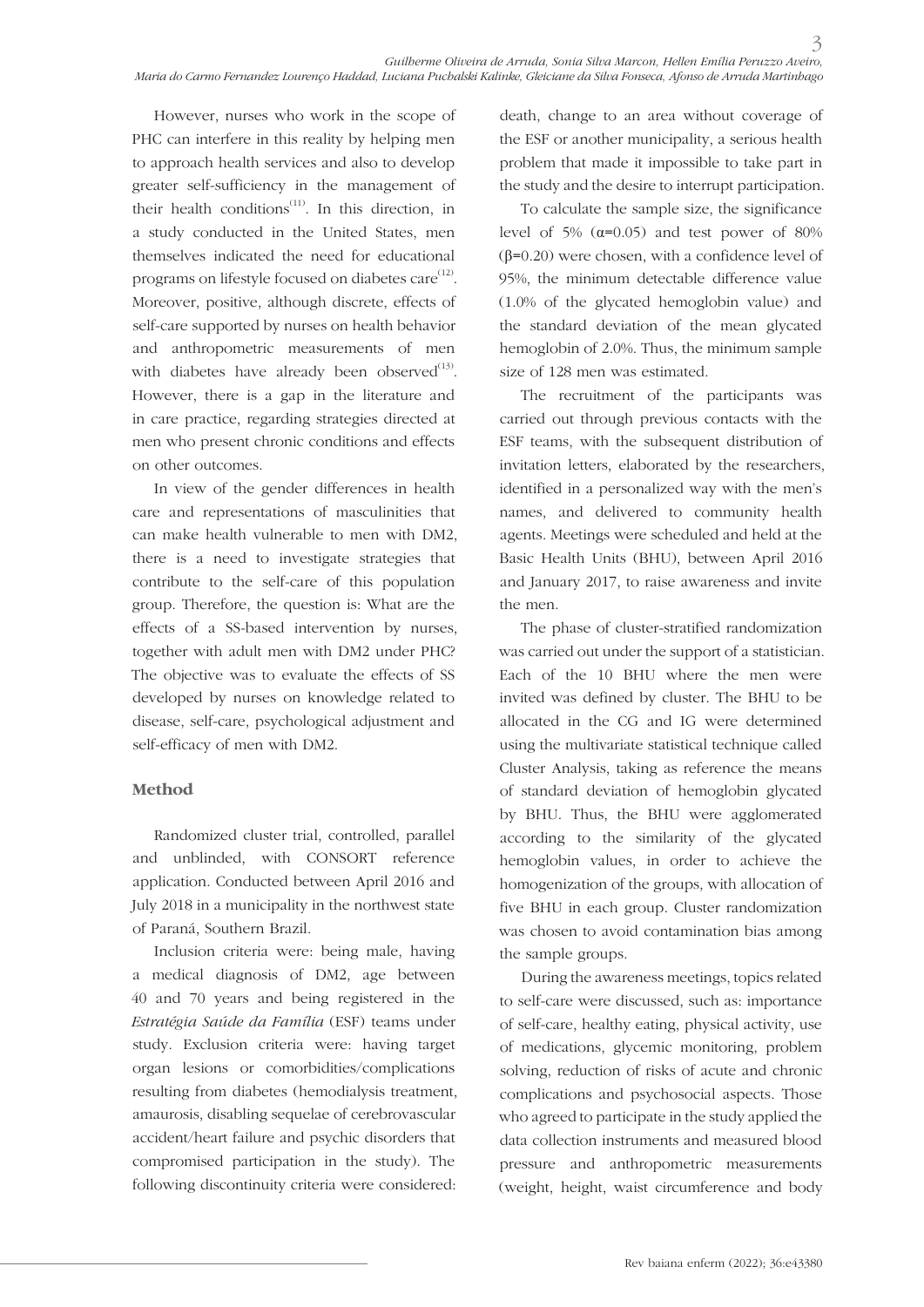fat percentage). Thus, the SS Assessment stage was performed, with the collection of initial data (application of instruments on knowledge, psychological adjustment, self-efficacy and self-care) and beginning of counseling. The researchers involved in the measurement were previously trained.

The men allocated in the Intervention Group (IG) were contacted and a second meeting was scheduled, individual or group, to continue the intervention guided by the  $SS^{(4)}$ and the Behavior Change Protocol. Between the first and second meetings, individualized telephone contacts were made (at least two), in order to promote the maintenance of the bond, to answer doubts about the research and some theme addressed in the initial meeting and the scheduling of the next meeting. Thus, the follow-up stage began, which was part of the SS and was implemented in a cross-sectional way until the end of the follow-up.

The focus of the second meeting was on healthy eating habits, but doubts about other topics related to diabetes, identified in the Evaluation, were clarified and contextualized with men's daily lives, so that they could consider them as possible fields of action in self-care. Therefore, the SS Counseling stage has been advanced. This second meeting was held in individual and group modalities, according to men's possibilities.

Also in this meeting, the stages of Agreement and Assistance of the SS were operationalized, through the application of the Protocol of Behavior Change, focusing on the construction stage of the Intelligent Care Plan and the establishment of self-care goals. The men were contacted by phone and invited to participate in the groups. Five meetings were held (one by BHU) between May and June 2017, and an interactive work was carried out, generating discussions and exposure of personal experiences. Questions of the Protocol of Behavior Change were triggered to promote possibilities of self-care actions.

To identify such actions, questions were asked, such as: What is your greatest difficulty in taking care of your health? How do you feel about this situation of having to take care of your health? What do you want to do to improve your health? How can you change anything in your life to feel better? What do you think can hinder the achievement of your goal? Is there anyone who can help you reach your goal?

The men who could not participate in the groups in the BHU were visited at home, where individual meetings were held for the intervention, between October 2017 and February 2018. It is noteworthy that 18 men participated in the group meetings and another 18 participated in the individual meetings. The third individual meeting had actions that were part of the Follow-up stage, reevaluating doubts and the survey of difficulties in the implementation of the care plan, followed by the collection of final and return data on results of measures and examinations.

The individuals who composed the Control Group (CG) participated in the initial meeting and received guidance, at the end of the follow-up, about the knowledge about diabetes and the results of laboratory tests and anthropometric measurements.

The initial data were collected by the main researcher and two more assistant researchers, through the application of data collection instruments and measurement verification. The final data were collected by pairs of researchers who did not participate in the intervention or in the collection of the initial data. The primary outcomes were listed for the present study: knowledge about diabetes, self-care, attitudes towards the disease (psychological adjustment) and self-efficacy in diabetes. To measure these outcomes, the following instruments were applied: Diabetes Knowledge Questionnaire (DKN-A), Self-Care Activities Questionnaire with Diabetes (AQD), Diabetes Attitudes Questionnaire  $(ATT-19)^{(14)}$  and Diabetes Self-Efficacy Scale – Short Version  $(DSS-SV)^{(15)}$ .

Pearson's Chi-square test was used to compare the same variables for different groups. To compare the scores related to knowledge, self-care, attitudes and self-efficacy (dependent variables), we chose to use models of Generalized Estimation Equations (GEE). For this, the type of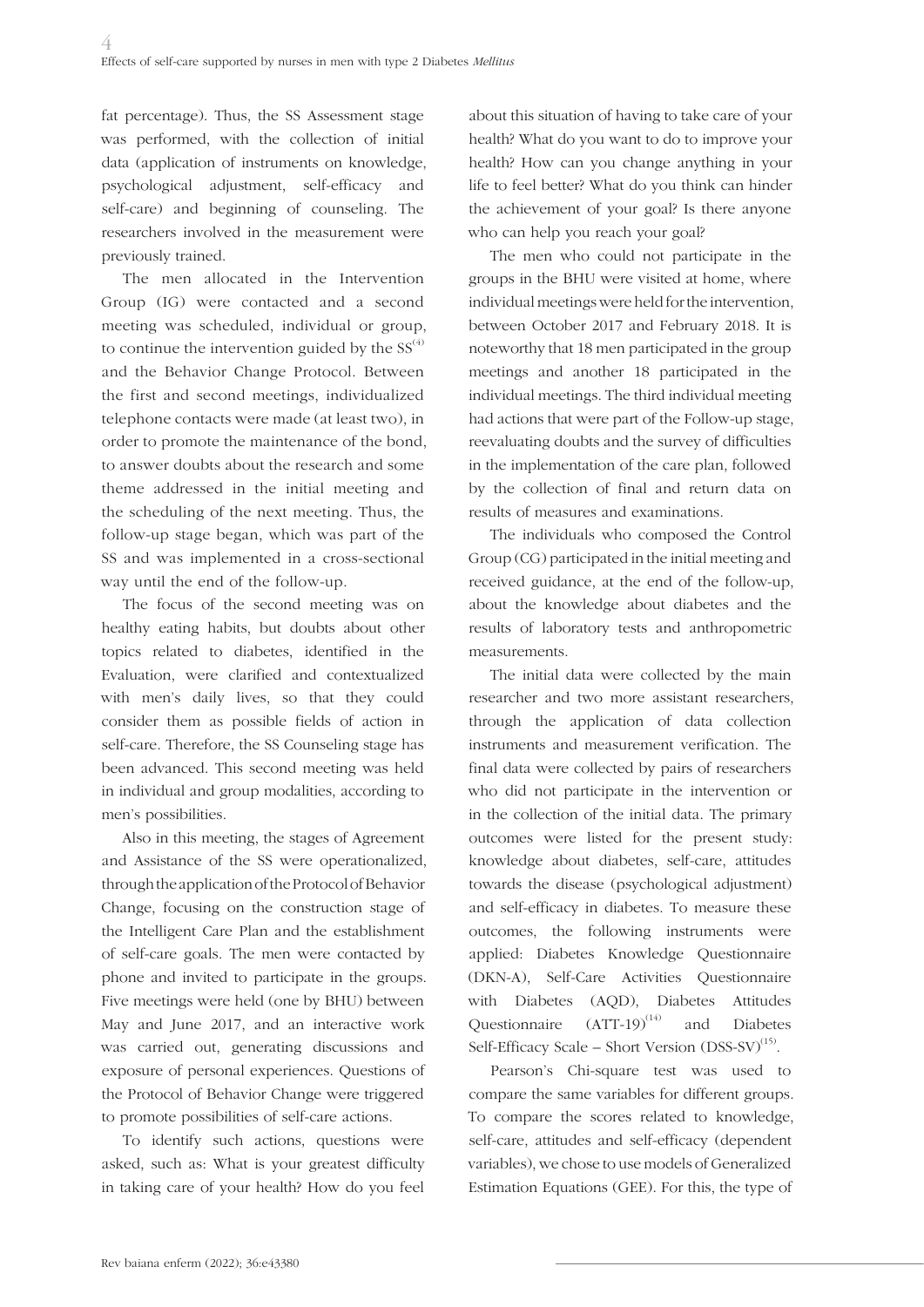linear response (identity binding function), the estimator of the robust covariance matrix and an unstructured work correlation matrix were adopted. Pair-to-pair comparisons with Bonferroni adjustment were used. The Group (Intervention and Control) and the Moment of Observation  $(1<sup>st</sup>$ and  $2^{nd}$  moments of observation) were applied as independent variables for the analysis of the main effects (effect of an independent variable on the dependent) and the interaction effects (combined effect of the two independent variables on the dependent variable). The type of participation in the intervention (individual or group) was also adopted as a covariate to analyze the possible differences attributed to this variable. Mean, standard error, mean difference and 95% confidence interval were estimated. The pre-fixed significance level was 5% and p-value for GEE analysis was obtained by Wald chi-square.

The research project was evaluated and approved by the Permanent Human Research Ethics Committee of the State University of Maringá and the registered intervention protocol (REBEC: RBR-46zk89; ClinicalTrials: NCT02974413).

### **Results**

Of the 39 participants from the IG and were discontinued from the study, 20 left before the intervention properly: 7 of them were not located through the contact informed at the time of the invitation, 6 gave up due to self-declared disinterest, 2 for death, 2 for having suffered cerebrovascular accident and 3 for other reasons (initiation of treatment for cancer, change of city and participation in another clinical study). Of the 19 men who were discontinued between the first and second meeting of the intervention: 10 gave up for different reasons, 3 were not found by the informed contacts, 2 moved from the municipality, 2 suffered vascular events (infarction and initiation of hemodialysis treatment), 1 due to death (infarction) and 1 was not found at home for the intervention meeting.

In the IG, there were no differences regarding baseline data for sociodemographic, behavioral and clinical variables among men who completed the study, according to the type of participation in the intervention (individual or group). There were also no significant differences in baseline between IG and CG. However, it is noteworthy that the mean family income  $(IG=2.709 \times CG=2.903)$ , the reference to the health insurance (IG=40.0% x CG=44.2%), to the practice of physical activity (IG=46.7% x CG=58.1%) and psychological adjustment levels (IG=49.6 x CG=53.6) and self-efficacy (IG=3.7 x GC=3.8) were slightly higher in CG, who also had lower levels of glycated hemoglobin (IG=8.9% x GC=8.1%).

In the IG, a higher mean time of diagnosis (IG=12.0 x CG=10.5) and higher frequencies of smoking (IG=10.0% x CG=7.0%), use of alcohol drinks (IG=46.7% x CG=3 4.9%), brain problems (IG=23.3% x CG=9.3%), ophthalmologic (IG=80.0% x GC=62.8%) and healing (IG=16.7% x CG=16.3%). The frequency of satisfactory knowledge in the 2nd moment of observation was higher in IG than in the CG  $(93.3\% > 63.4\%)$ . Moreover, the satisfactory degree of knowledge increased in the IG after the application of the intervention, from 55.1% to 93.3%.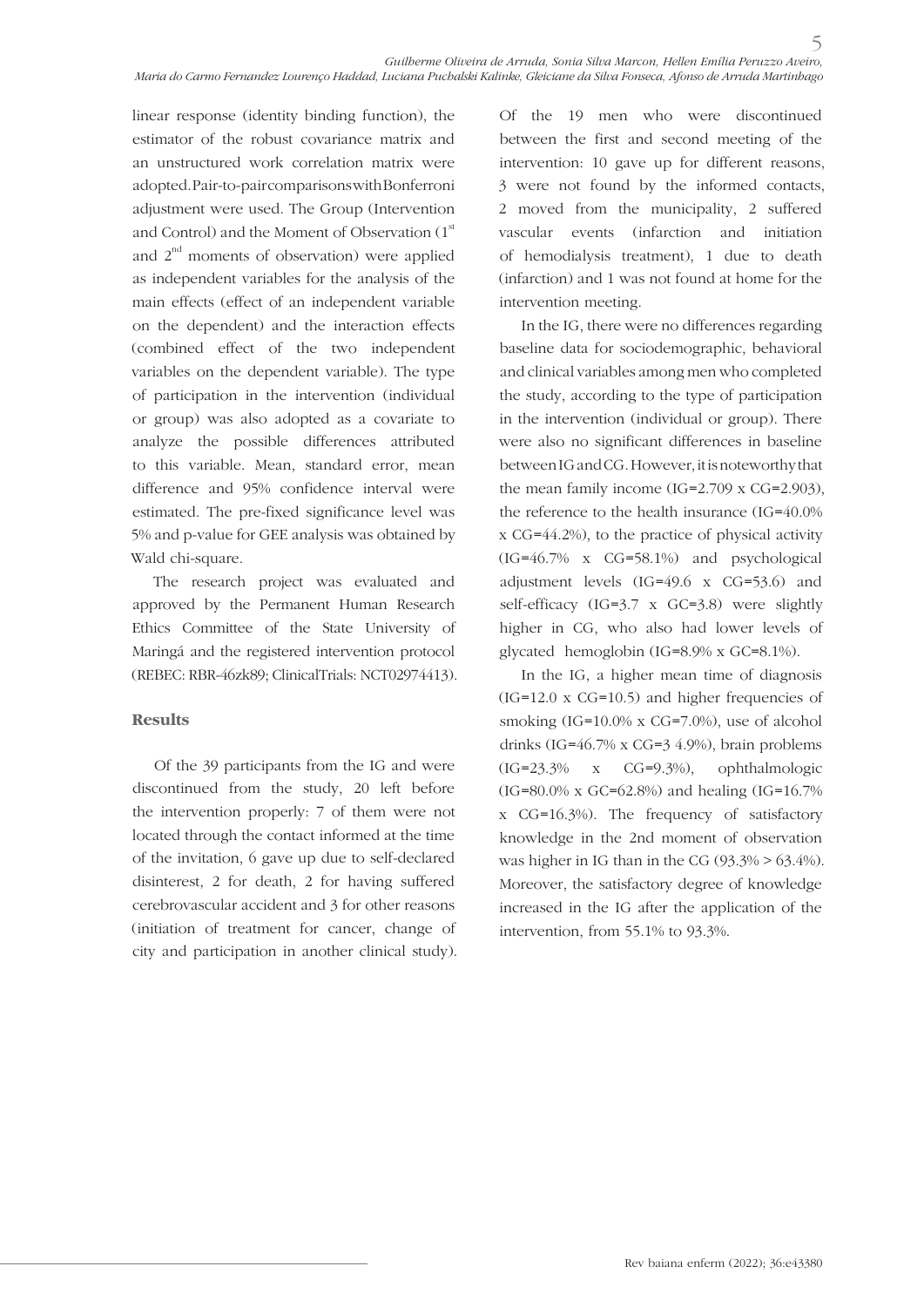Flowchart 1 shows the progress of the Clusters and study participants.





Source: Created by the authors.

The results of the main effects test, with the variables group and moment of observation, and the interaction between these variables, indicated effects on knowledge (group: p=0.048; moment of observation: p=0.006; and group/moment of observation interaction: p=0.003), psychological adjustment (moment of observation: p=0.001);

and self-efficacy (group: p=0.022); and moment of observation: p=0.002). The estimated means, standard errors and 95% CI for IG and CG in the two observation moments are presented in Table 1 and represent the interaction between these two factors for each of the outcomes studied.

**Table 1** – Estimates of means of knowledge, self-care, psychological adjustment and self-efficacy by groups of men with type II Diabetes Mellitus and time of observation. Maringá, Paraná, Brazil  $-2018.$  (N=73) (continued)

| Group            | <b>Observation</b> | <b>Mean</b> | <b>Standard</b> | 95% Confidence Interval |               |
|------------------|--------------------|-------------|-----------------|-------------------------|---------------|
|                  |                    |             | Error           | Lower                   | <b>U</b> pper |
| <b>Knowledge</b> |                    |             |                 |                         |               |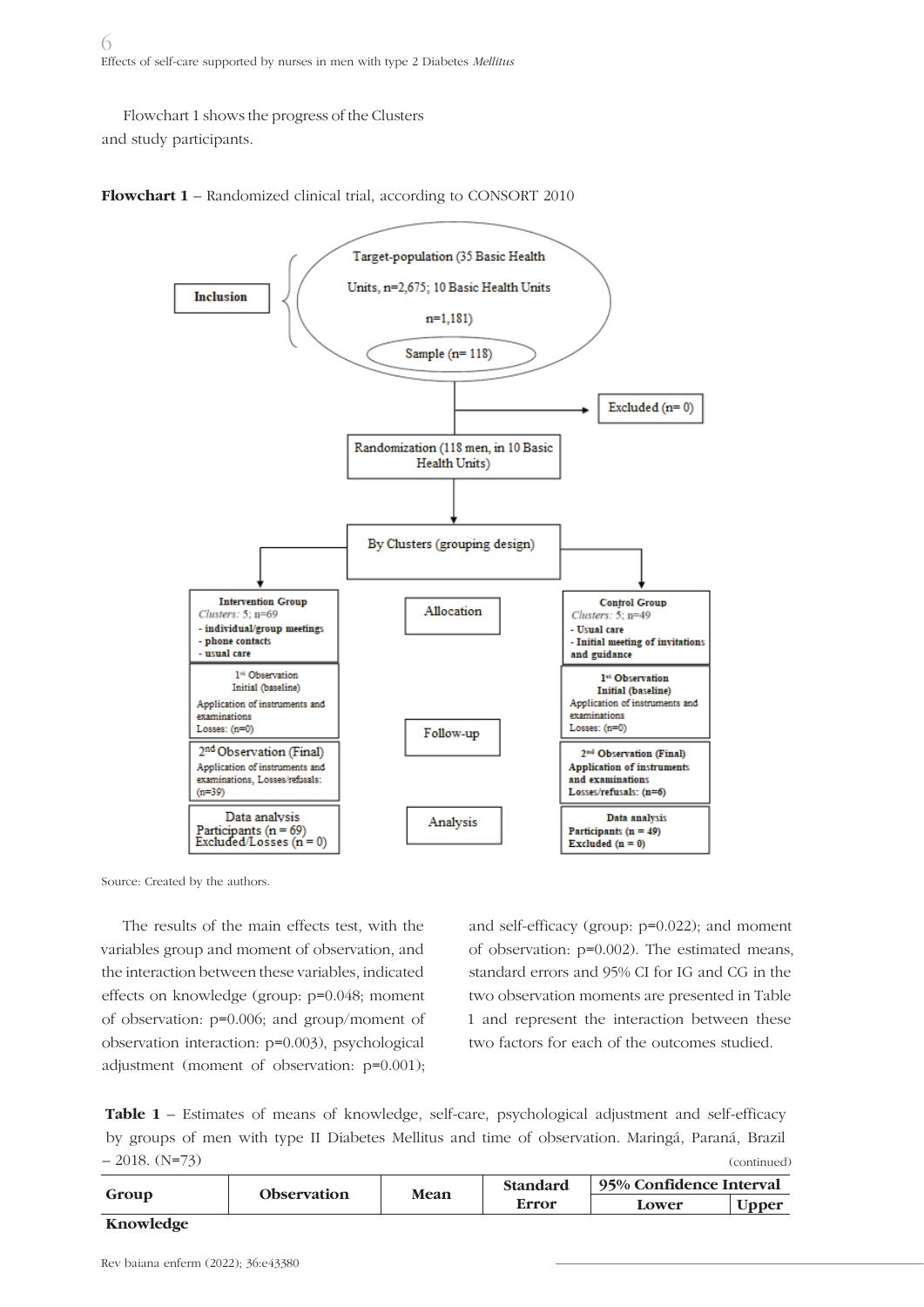Table 1 - Estimates of means of knowledge, self-care, psychological adjustment and self-efficacy by groups of men with type II Diabetes Mellitus and time of observation. Maringá, Paraná, Brazil  $-2018.$  (N=73) (conclusion)

|                                 |                    | Mean  | Standard     | 95% Confidence Interval |              |
|---------------------------------|--------------------|-------|--------------|-------------------------|--------------|
| Group                           | Observation        |       | <b>Error</b> | Lower                   | <b>Upper</b> |
| Intervention                    | $1st$ moment       | 8.39  | 0.30         | 7.79                    | 8,99         |
|                                 | $2^{nd}$<br>moment | 10.32 | 0.36         | 9.62                    | 11,03        |
| Control                         | $1st$ moment       | 8.59  | 0.39         | 7.82                    | 9,36         |
|                                 | $2^{nd}$<br>moment | 8.52  | 0.42         | 7.69                    | 9,35         |
| Self-care                       |                    |       |              |                         |              |
| Intervention                    | $1st$ moment       | 3.80  | 0.13         | 3.54                    | 4,05         |
|                                 | $2^{nd}$<br>moment | 3.92  | 0.16         | 3.61                    | 4,23         |
| Control                         | $1st$ moment       | 3.69  | 0.15         | 3.39                    | 3,99         |
|                                 | $2^{nd}$<br>moment | 3.73  | 0.16         | 3.41                    | 4,04         |
| <b>Psychological Adjustment</b> |                    |       |              |                         |              |
| Intervention                    | $1st$ moment       | 52.93 | 1.29         | 50.40                   | 55,45        |
|                                 | $2^{nd}$<br>moment | 49.43 | 1.63         | 46.23                   | 52,63        |
| Control                         | $1st$ moment       | 54.83 | 1.73         | 51.43                   | 58,24        |
|                                 | $2nd$ moment       | 49.64 | 1.12         | 47.44                   | 51,83        |
| Self-efficacy                   |                    |       |              |                         |              |
| Intervention                    | $1st$ moment       | 3.64  | 0.06         | 3.52                    | 3,76         |
|                                 | $2^{nd}$<br>moment | 3.78  | 0.07         | 3.64                    | 3,91         |
| Control                         | $1st$ moment       | 3.75  | 0.08         | 3.59                    | 3,90         |
|                                 | $2^{nd}$<br>moment | 3.98  | 0.04         | 3.90                    | 4,06         |

Source: Created by the authors.

Table 2 established the observation moment as a milestone to compare IG and CG in relation to outcomes of interest. The results showed that there was no significant difference between the groups at the first moment of observation for

any of the outcomes. On the other hand, in the  $2<sup>nd</sup>$  moment, there was a significant difference in relation to knowledge (higher for IG) and self-efficacy (higher for CG).

**Table 2** – Peer comparisons between groups of men with type II Diabetes Mellitus fixing the observation time for knowledge, self-care, psychological adjustment and self-efficacy. Maringá, Paraná, Brazil – 2018. (N=73)

| Observation              | Groups       |         | Mean             | 95% Confidence Interval |              |              |
|--------------------------|--------------|---------|------------------|-------------------------|--------------|--------------|
| moment                   |              |         | difference $(1)$ | Lower                   | <b>Upper</b> | $p-value(2)$ |
| Knowledge                |              |         |                  |                         |              |              |
| $1st$ moment             | Intervention | Control | $-0.20$          | $-1.17$                 | 0.77         | 0,688        |
| $2^{nd}$ moment          | Intervention | Control | 1.80             | 0.71                    | 2,89         | 0,001        |
| Self-care                |              |         |                  |                         |              |              |
| $1st$ moment             | Intervention | Control | 0.11             | $-0.29$                 | 0.50         | 0.597        |
| $2nd$ moment             | Intervention | Control | 0.19             | $-0.25$                 | 0,64         | 0,391        |
| Psychological Adjustment |              |         |                  |                         |              |              |
| $1st$ moment             | Intervention | Control | $-1.90$          | $-6.15$                 | 2.33         | 0.378        |
| $2^{nd}$ moment          | Intervention | Control | $-0.20$          | $-4.08$                 | 3,67         | 0,918        |
| <b>Self-efficacy</b>     |              |         |                  |                         |              |              |
| $1st$ moment             | Intervention | Control | $-0.10$          | $-0.29$                 | 0.09         | 0.303        |
| $2^{nd}$<br>moment       | Intervention | Control | $-0.20$          | $-0.36$                 | $-0.04$      | 0,011        |

Source: Created by the authors.

(1) The sign of the mean difference corresponds to the subtraction: mean of the intervention group - mean of the control group.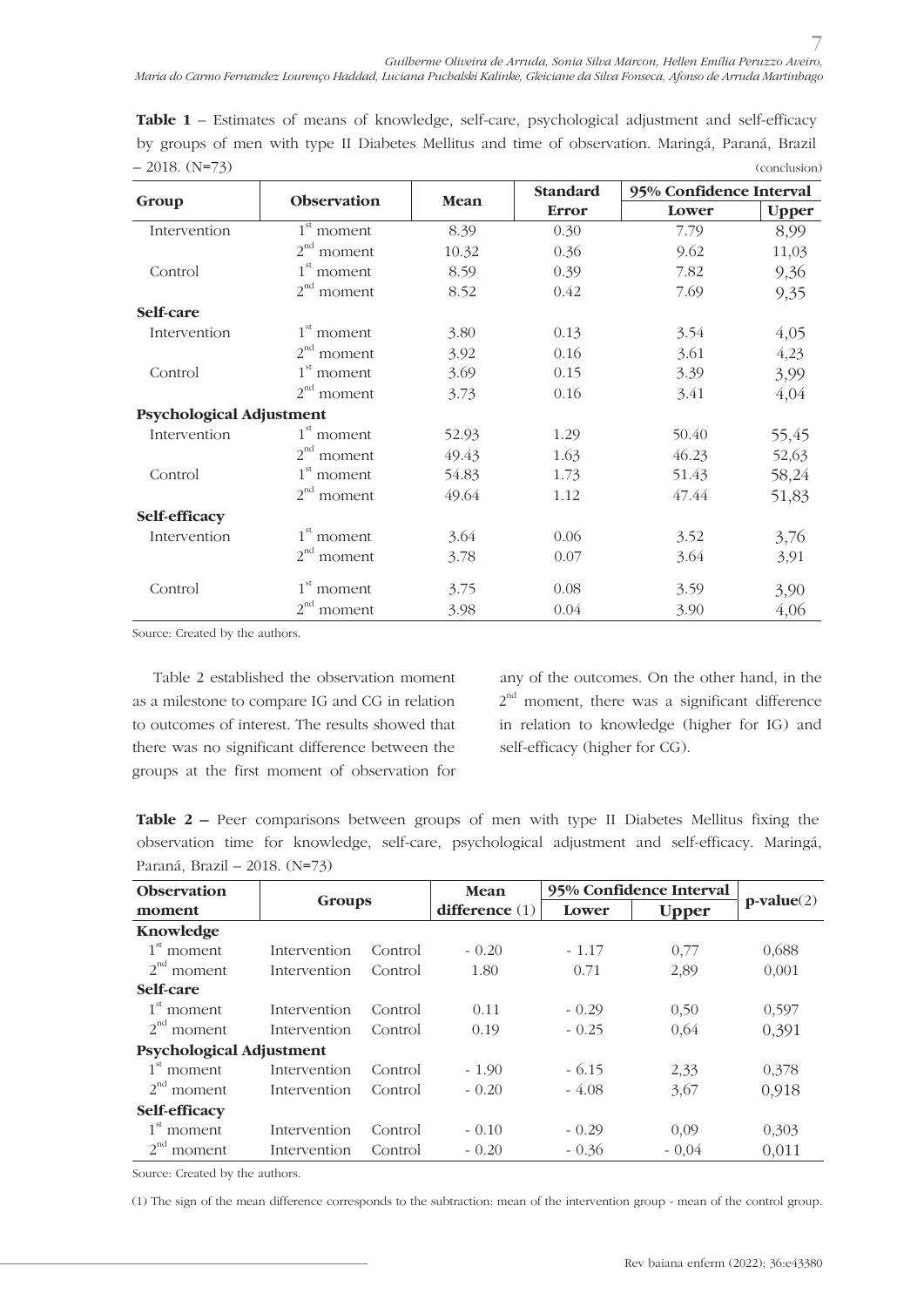(2) Bonferroni post-hoc test.

When the type of Group was fixed, to analyze the significant mean differences between observation moments (Table 3), it was found that, for the IG, the mean knowledge score

was higher in the  $2^{nd}$  moment; for the CG, the mean psychological adjustment score was lower and the self-efficacy score was higher in the  $2^{nd}$  moment.

**Table 3** – Pair comparisons between observation times, fixing the group of men with type II Diabetes *Mellitus* for knowledge, self-care, psychological adjustment and self-efficacy. Maringá, Paraná, Brazil  $-2018.$  (N=73)

|                                 | <b>Observation moment</b> |                    | Mean          | 95% Confidence Interval |              |              |
|---------------------------------|---------------------------|--------------------|---------------|-------------------------|--------------|--------------|
| Group                           |                           |                    | difference(1) | Lower                   | <b>Upper</b> | $p-value(2)$ |
| Knowledge                       |                           |                    |               |                         |              |              |
| Intervention                    | $1st$ moment              | $2^{nd}$ moment    | 1.93          | $-2.70$                 | $-1.17$      | < 0.001      |
| Control                         | $1st$ moment              | $2nd$ moment       | $-0.07$       | $-1.02$                 | 1.15         | 0.905        |
| Self-care                       |                           |                    |               |                         |              |              |
| Intervention                    | $1st$ moment              | $2nd$ moment       | 0.12          | $-0.27$                 | 0.52         | 0.542        |
| Control                         | $1st$ moment              | $2^{nd}$ moment    | 0.04          | $-0.33$                 | 0.40         | 0.842        |
| <b>Psychological Adjustment</b> |                           |                    |               |                         |              |              |
| Intervention                    | $1st$ moment              | $2nd$ moment       | $-3.49$       | $-7.32$                 | 0.34         | 0.074        |
| Control                         | $1st$ moment              | $2nd$ moment       | $-5.19$       | $-8.68$                 | $-1.71$      | 0.003        |
| Self-efficacy                   |                           |                    |               |                         |              |              |
| Intervention                    | $1st$ moment              | $2nd$ moment       | 0.13          | $-0.03$                 | 0.30         | 0.119        |
| Control                         | $1st$ moment              | $2^{nd}$<br>moment | 0.23          | 0.07                    | 0.40         | 0.005        |

Source: Created by the authors.

(1) The sign of the mean difference corresponds to the subtraction: mean of the intervention group - mean of the control group. (2) Bonferroni post-hoc test.

Data referring only to IG participants were analyzed, stratification of this analysis according to the type of participation in the intervention (individual and group). For those who participated in the intervention individually, the means for the knowledge score about diabetes

were different between the  $1<sup>st</sup>$  and  $2<sup>nd</sup>$  moment. The results also show that the mean scores of self-care and psychological adjustment were different between the types of participation in the intervention, in the  $2^{nd}$  moment of observation (see legend of Table 4).

**Table 4 –** Synthesis of pairwise comparisons between observation times and type of intervention (covariate) with men with type II Diabetes Mellitus for knowledge, self-care, psychological adjustment and self-efficacy. Maringá, Paraná, Brazil – 2018. (N=30)

| Type of                  |          | <b>Observation</b> moment | Mean difference | $p-value(5)$ |  |
|--------------------------|----------|---------------------------|-----------------|--------------|--|
| Intervention             | moment   | $2^{nd}$<br>moment        | (1)             |              |  |
| Knowledge                |          |                           |                 |              |  |
| Individual               | 9.09(2)  | 10.68(3)                  | 1.59            | 0,005        |  |
| Group                    | 9.18(2)  | 10.28(3)                  | 1.10            | 0,109        |  |
| Self-care                |          |                           |                 |              |  |
| Individual               | 3.75(2)  | 3.58(4)                   | $-0.16$         | 0,575        |  |
| Group                    | 3.69(2)  | 4.28(4)                   | 0.59            | 0,099        |  |
| Psychological adjustment |          |                           |                 |              |  |
| Individual               | 48.31(2) | 45.81(4)                  | $-2.50$         | 0,450        |  |
| Group                    | 51.14(2) | 51.92(4)                  | 0.78            | 0,789        |  |
| <b>Self-efficacy</b>     |          |                           |                 |              |  |
| Individual               | 3.78(2)  | 3.78(3)                   | 0.00            | 0,993        |  |
| Group                    | 3.80(2)  | 3.81(3)                   | 0.01            | 0,954        |  |

Source: Created by the authors.

Rev baiana enferm (2022); 36:e43380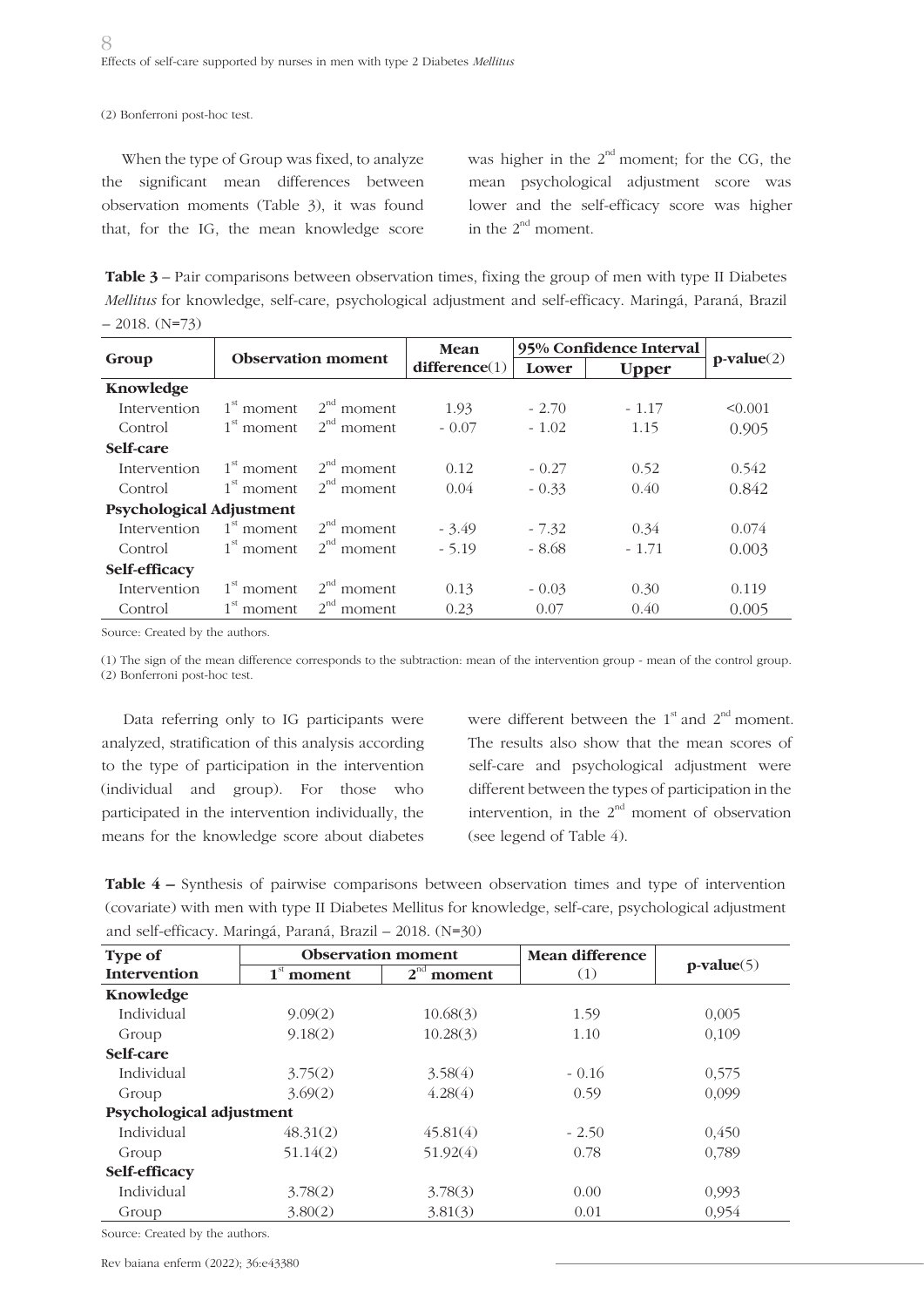(5) Bonferroni post-hoc test.

The results of individual and group participation in the intervention were also compared with the results of the CG and it was identified that only in the  $2^{nd}$  moment of observation there were differences. Both the results of individual participation and group participation were different from the control in relation to knowledge.

#### **Discussion**

The interaction between the groups and the two distinct moments of observation showed a significant change in the average score of knowledge about diabetes for men in the IG, signaling the increase in the levels of knowledge of men who participated in the SS intervention. It was also found that the discontinuity of the intervention could imply stagnation or decrease in knowledge levels, which occurred in the CG.

This result corroborates the fact that the interventions led to improved knowledge, which proved essential, considering the chronicity of the condition and the need to develop skills. A study conducted with 52 people of both sexes, with a mean age of 63.8 years, showed an increase in satisfactory levels of knowledge from 51.9% to 65.4% after the intervention conducted by an endocrinologist $^{(16)}$ , a smaller increase, therefore, than that observed in the intervention conducted by nurses in the present study.

An intervention performed during six months, consisting of three nursing consultations and monthly telephone contacts used the SS. The 134 people with participating DM showed significant improvement over the average score of knowledge about the disease, which went from 6.0 to  $9.0^{(3)}$ .

Interventions performed with men can produce good results, as shown in a study with men metallurgical workers, aged between 18 and 70 years, performed in the workplace for three months, in which an increase of 1.4 in the knowledge scale on cardiovascular diseases was observed $^{(17)}$ . The increase was slightly higher than that observed in the present study (1.1 point). It is believed that, in the present study, the increase was not higher because the participants already had, at the initial moment, a knowledge considered satisfactory.

 $\circ$ 

It is important to reinforce that knowledge alone may not be sufficient to cause effective changes in self-care. This points to the need for interventions that consider gender specificities in their approaches. On self-care, the mean initial score of the men in the study was already higher than that observed in other clinical trials $(2-3)$ .

Interventions performed during 6 or 12 months presented, respectively, increments of the order of  $0.7^{(3)}$  to 0.9 days<sup>(2)</sup> in the average number of days of self-care practice, which leads to the inference that, in general, the men participating in the present study did not benefit significantly in this item. This, possibly, is due to the short time of contact with the nursing professional, because some users still hesitated to recognize their responsibility for self-care, so that having someone who could support them would be important<sup>(3)</sup>.

However, with regard to men, nurses face several difficulties to implement strategies that are related to the care of male health needs, especially to make them sensitive about the importance of their role in self-care management. These difficulties permeate, in large part, the challenges imposed by conceptions of masculinity that modulate the behavior of this social group<sup> $(18)$ </sup>. However, it is necessary that nurses persist in performing self-care support interventions for men with diabetes, especially from an interprofessional and collaborative perspective, because, when they participate in interventions of this nature, benefits are identified, such as reduction of cardiometabolic risk factors $^{(19)}$ .

<sup>(1)</sup> The sign of the mean difference corresponds to the subtraction: average at the 2nd moment - average at the 1st moment.

<sup>(2)</sup> Equal means of Intervention Types in the 1st moment (p>0.05).

<sup>(3)</sup> Equal means of Intervention Types in the 2nd moment (p>0.05). (4) Different means of the Types of Intervention in the 2nd moment (p<0.05).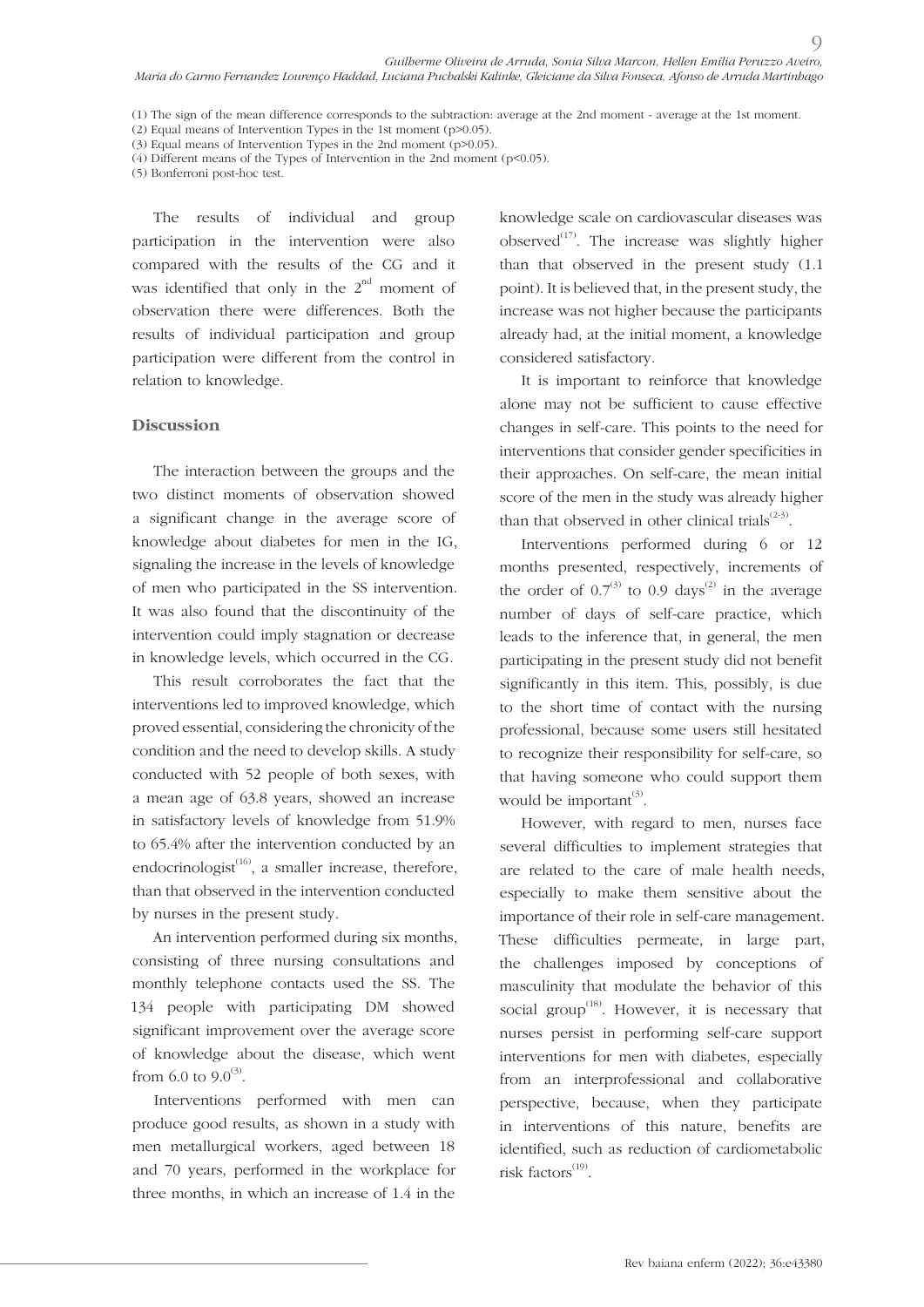No benefits were observed after the intervention. However, a study conducted in Nigeria showed that good knowledge about the disease and treatment, especially about the importance of physical activity, could favor glycemic control, even in the case of people with a negative attitude towards exercise $^{(20)}$ .

Good results on attitudes related to the disease were pointed out in a study conducted with 238 individuals of both sexes, and a significant increase in the overall scores related to attitudes in the experimental group was observed $^{(2)}$ . The low frequency of contact of the researcher with the men participating in the present study may have limited the advances in psychological adjustment, to the point of interfering in the participants' attitudes towards the disease. That is, despite the improvements observed in relation to knowledge, in case of consolidated changes in attitudes, it would be essential to have more encounters between them and the nurse.

Regarding self-efficacy, a randomized clinical trial conducted in Southeastern Brazil stands out, with 183 people with DM2 (IG=72), in which improvement in empowerment scores was observed $^{(21)}$ . It is important to consider the perception of the person about their self-efficacy, because it reflects their beliefs about their own abilities and potentialities for the production of their performance. People with a high perception of self-efficacy consider tasks that require a lot of effort not as threats or something to be avoided, but as challenges that motivate them.

However, as the participating men did not develop, with the intervention, significantly positive attitudes towards the disease, the final perception that they had of their abilities to act in the face of the change in their health status was involved by a negative bias. Thus, the action/action of these men was limited, although they already had a good level of knowledge or expressed acquisition of new knowledge throughout the study. This, in turn, reflected in the few advances observed in relation to selfcare activities/actions.

In the case of this research, slight differences in socioeconomic, behavioral and clinical variables, although not significant could represent clinical relevance. Moreover, they pointed to a more unfavorable situation of the men who participated in the IG, which could determine difficulties in obtaining knowledge, critical judgment and decision-making for self-care.

Men sometimes present emotional difficulties (fear, restlessness, anger and sadness) that reflect a situation of affront to a masculinity that distances them from self-care in diabetes. Socially, care is linked to the female universe and, therefore, men belatedly resort to behavior change or the search for professional care in PHC services $^{(9)}$ . As part of this scenario, they may encounter episodes of acute ness of their condition, which leads them to seek emergency services<sup> $(22)$ </sup>. It is important to highlight the importance of nurses understanding the aspects that are related to the sociocultural construction of men with diabetes and that affect health care $^{(23)}$ .

In view of the results observed both in individual and group participation, it is reinforced that the intervention caused effects on knowledge, when compared to the men participating in the CG, regardless of the type of participation. However, in the second moment of observation, a significant difference was identified with higher scores in self-care and psychological adjustment for men with group participation.

In this sense, it is observed that group intervention can potentiate changes in men's habits, mainly because the support relationship established in the group acts as a motivating element for the implementation of self-care in chronic conditions, according to an educational intervention study with metallurgists on risk factors for cardiovascular diseases $(10)$ . Therefore, it is important that other studies with larger sample sizes and with longer follow-up time and frequency be developed, since interventions with gender-specific programming may result in findings contributing to clinical practice $^{(24)}$ .

The limitations of the study highlight the characteristics of the target population, characterized by a high rate of absence and refusals to participate; considerable rate of losses during the follow-up, due to disinterest, and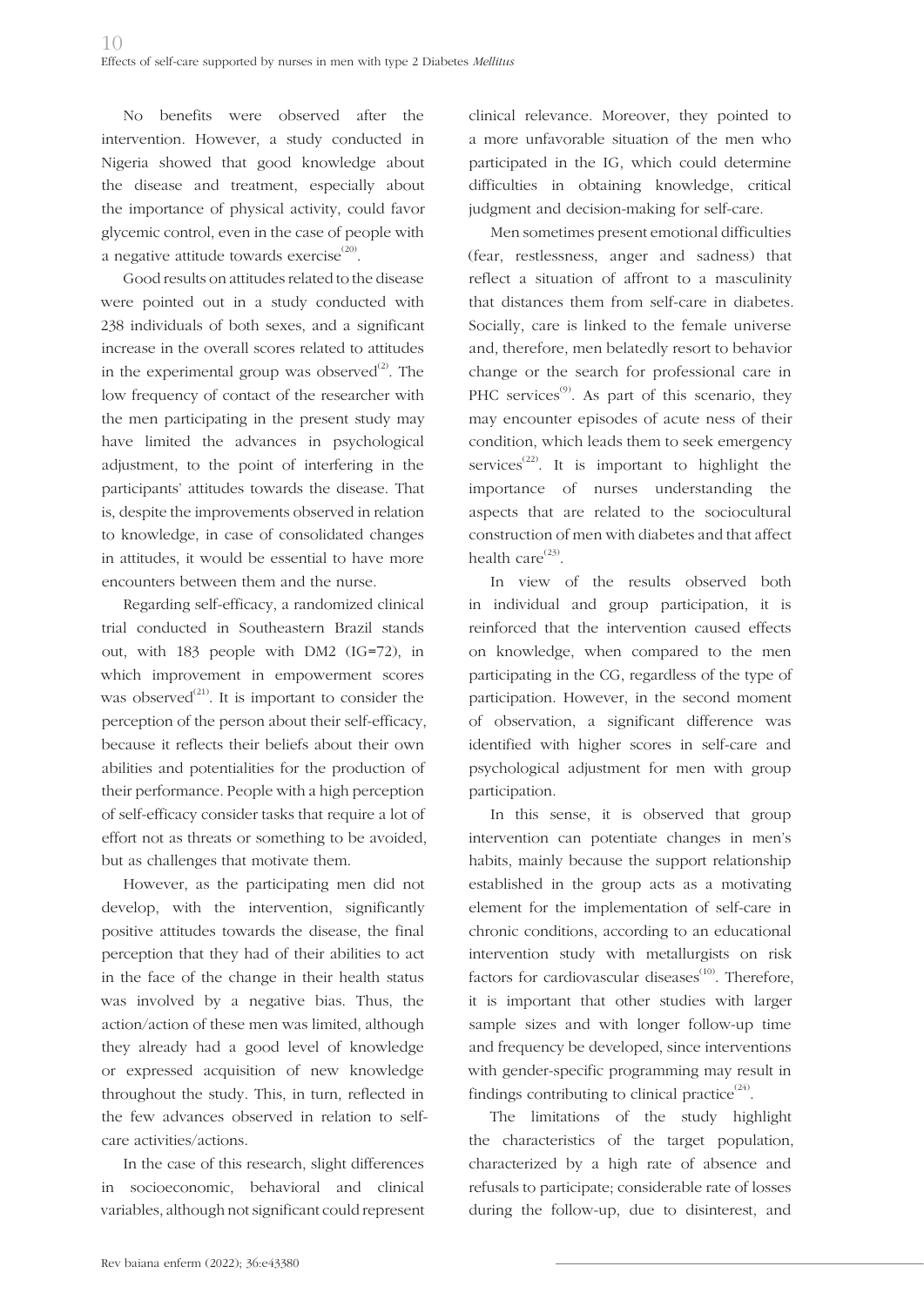failures in the intervention protocol, as a greater number of meetings and a continuous telephone follow-up were foreseen. These limitations can also be related to men's behavior in relation to their health of distancing themselves from professional interventions, which reinforces the importance of considering the gender variable in the planning of nursing care aimed at selfmanagement in diabetes $^{(25)}$ .

It is worth mentioning that the type of data analysis employed and the care in analyzing possible differences in the data regarding the type of participation in the intervention were configured in timely measures for the control of biases related to selection and losses in the follow-up, producing results that allowed identifying effects that, in fact, can be attributed to SS.

The present study contributes to the nursing area, because it presents results of the evaluation of an SS intervention directed exclusively at men with DM2, implemented by a nurse and under randomization and control conditions expected for the clinical trial. It evidences, at the same time, the potential of SS and the challenge of implementing interventions with the male population, because there are different ways of coping, influenced by gender aspects. It reinforces the need for future studies to minimize possible difficulties in the intervention process, which express additional results and add to the present study the foundation of timely public actions for the health of men in chronic condition.

## **Conclusion**

The intervention based on SS, conducted by nurses, produced positive and significant effects on the level of knowledge of men about diabetes, especially in individual participation.

On the type of participation, the men of the intervention group presented better psychological adjustment and self-care than those of the individual intervention. It is worth noting, therefore, that different results can be found, according to the modality of participation in the SS. At the end of the follow-up, the psychological adjustment of the CG decreased significantly,

suggesting that the absence of intervention may be negative for men's attitude towards diabetes. In the comparison between the initial and final moments, no significant effects were observed for the mean scores of self-care, psychological adjustment and self-efficacy.

## **Collaborations:**

1 – conception, design, analysis and interpretation of data: Guilherme Oliveira de Arruda, Sonia Silva Marcon and Maria do Carmo Fernandez Lourenço Haddad;

2 – writing of the article and relevant critical review of the intellectual content: Guilherme Oliveira de Arruda, Sonia Silva Marcon, Hellen Emília Peruzzo Aveiro, Maria do Carmo Fernandez Lourenço Haddad, Luciana Puchalski Kalinke, Gleiciane da Silva Fonseca and Afonso de Arruda Martinhago;

3 – final approval of the version to be published: Guilherme Oliveira de Arruda, Sonia Silva Marcon, Hellen Emília Peruzzo Aveiro, Maria do Carmo Fernandez Lourenço Haddad, Luciana Puchalski Kalinke, Gleiciane da Silva Fonseca and Afonso de Arruda Martinhago.

## **References**

- 1. International Diabetes Federation. Diabetes Atlas [Internet]. Brussels; 2017 [cited 2020 Aug 20]. Available from: https://www.idf.org/e-library/ epidemiology-research/diabetes-atlas/13-diabetesatlas-seventh-edition.html
- 2. Cortez DN, Macedo MML, Souza DAS, Santos JC, Afonso GS, Reis IA, et al. Evaluating the effectiveness of an empowerment program for self-care in type 2 diabetes: a cluster randomized trial. BMC Public Health. 2017;17(1):41. DOI: 10.1186/s12889-016-3937-5
- 3. Teston EF, Peternella FMN, Sale CA, Haddad MCL, Cubas MR, Marcon SS. Effect of the consultation of nursing on knowledge, quality of life, attitude towards disease and self-care among persons with diabetes. Rev Min Enferm. 2018;22:e-1106. DOI: 10.5935/1415-2762.20180034
- 4. Funnell MM, Tang TS, Anderson RM. From DSME to DSMS: Developing Empowerment-Based Diabetes Self-Management Support.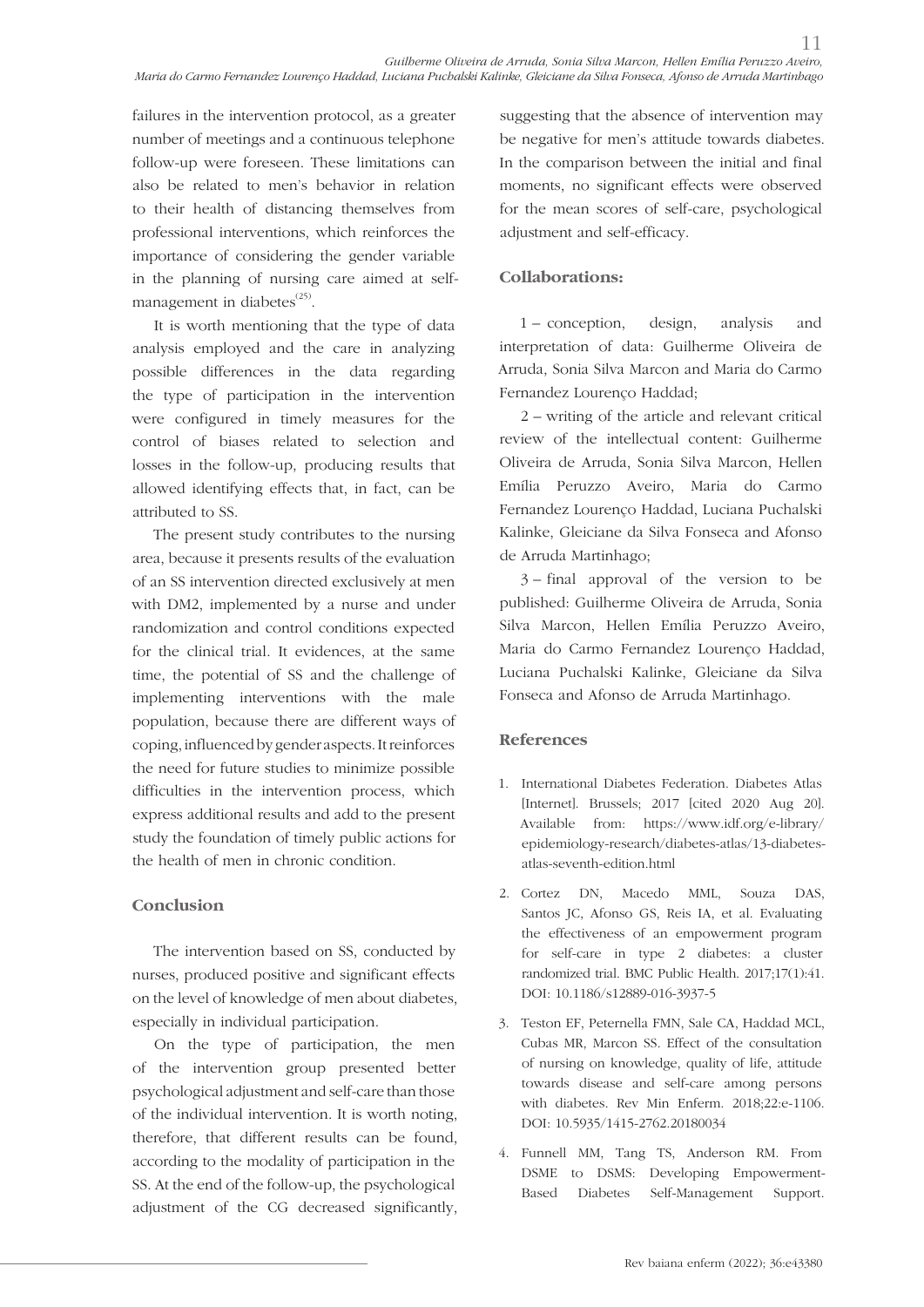Diabetes Spect. 2007;20(4):221-6. DOI: 10.2337/ diaspect.20.4.221

- 5. Menezes MM, Lopes CT, Nogueira LS. Impact of educational interventions in reducing diabetic complications: a systematic review. Rev Bras Enferm. 2016;69(4):773-84. DOI: 10.1590/ 0034-7167.2016690422i
- 6. Arruda GO, Marcon SS. Health risk behaviors of men from the southern Brazil. Texto Contexto Enferm. 2018;27(2):e2640014. DOI: 10.1590/0104-070720180002640014
- 7. Rossaneis MA, Haddad MCFL, Mathias TAF, Marcon SS. Diferenças entre mulheres e homens diabéticos no autocuidado com os pés e estilo de vida. Rev Latino-Am Enfermagem. 2016;24:e2761. DOI: 10.1590/1518-8345.1203.2761
- 8. Hornung-Praehauser V, Ploessnig M, Zauchner-Studnicka S, Kautzky-Willer A, Leutner M. Better insight into gender-specific diabetes selfmanagement for more effective diabetes services. Eur J Public Health. 2016;26(suppl\_1):278-9. DOI: 10.1093/eurpub/ckw174.121
- 9. Sousa AR, Queiroz AM, Florencio RMS, Portela PP, Fernandes JD, Pereira A. Homens nos serviços de atenção básica à saúde: repercussões da construção social das masculinidades. Rev baiana enferm. 2016;30(3):1-10. DOI: 10.18471/ rbe.v30i3.16054
- 10. Marcon SS, Ganassin GS, Arruda GO, Teston EF, Barreto MS, Marquete VF, et al. Intervenção educativa no local de trabalho: promoção da saúde e prevenção cardiovascular com homens metalúrgicos. Rev baiana enferm. 2021;35:e38619. DOI: https://doi.org/10.18471/rbe.v35.38619
- 11. Rosu MB, Oliffe JL, Kelly MT. Nurse Practitioners and Men's Primary Health Care. Am J Mens Health. 2017;11(5):1501-11. DOI: 10.1177/1557988315617721
- 12. Hurt TR, Francis SL, Seawell AH, Krisco MP, Flynn MH, O'Connor MC, et al. Revising Diabetes Programming for Black Men and Their Families. Glob Qual Nurs Res. 2020;7:1-17. DOI: 10.1177/2333393620960183
- 13. Arruda GO, Marcon SS, Peruzzo HE, Ruiz AG, Back IR, Nass EM, et al. Intervenção educativa em homens com diabetes *mellitus*: efeitos sobre comportamentos e perfil antropométrico. Acta Paul Enferm. 2020;33:eAPE20190128. DOI: 10.37689/acta-ape/2020AO0128
- 14. Curcio R, Lima MHM, Alexandre NMC. Instrumentos relacionados ao diabetes mellitus adaptados e validados para a cultura brasileira. Rev Eletr Enf. 2011;13(2):331-7. DOI: 10.5216/ree. v13i2.9476
- 15. Chaves FF, Reis IA, Pagano AS, Torres HC. Translation, cross-cultural adaptation and validation of the Diabetes Empowerment Scale-Short Form. Rev Saúde Pública. 2017;51(0):1-9. DOI: 10.1590/s1518-8787.2017051006336
- 16. Eik Filho W, Bonjorno LP, Franco AJM, Santos MLA, Souza EM, Marcon SS. Evaluation, intervention, and follow-up of patients with diabetes in a primary health care setting in Brazil: the importance of a specialized mobile consultancy. Diabetol Metab Syndr. 2016;8:56. DOI: 10.1186/ s13098-016-0173-1
- 17. Ganassin GS, Silva EM, Pimenta AM, Marcon SS. Efficacy of an educative intervention on knowledge related to cardiovascular diseases among men. Acta Paul Enferm. 2016;29(1):38-46. DOI: 10.1590/1982-0194201600006
- 18. Oliveira JA, Araújo IFM, Silva GTR, Sousa AR, Pereira A. Strategies and competences of nurses in men's health care: an integrative review. Rev Bras Enferm. 2020;73(Suppl 6):e20190546. DOI: http://dx.doi.org/10.1590/0034-7167-2019-0546
- 19. Lee JK, McCutcheon LRM, Fazel MT, Cooley JH, Slack MK. Assessment of Interprofessional Collaborative Practices and Outcomes in Adults with Diabetes and Hypertension in Primary Care: A Systematic Review and Meta-analysis. JAMA Netw Open. 2021;4(2):e2036725. DOI: 10.1001/ jamanetworkopen.2020.36725
- 20. Awotidebe TO, Adedoyin RA, Afolabi MA, Opiyo R. Knowledge, attitude and practice of exercise for plasma blood glucose control among patients with type-2 diabetes. Diabetes Metab Syndr. 2016;10(Suppl 1):S1-6. DOI: 10.1016/j. dsx.2016.01.006
- 21. Macedo MML, Cortez DN, Santos JC, Reis IA, Torres HC. Adherence to self-care practices and empowerment of people with diabetes mellitus: a randomized clinical trial. Rev Esc Enferm USP. 2017;51:e03278. DOI: 10.1590/ S1980-220X2016050303278
- 22. Silva JC, Nasif SS, Sousa AR, Santos SD, Mota TN, Pereira A. Características clínicas de homens atendidos em unidade de pronto